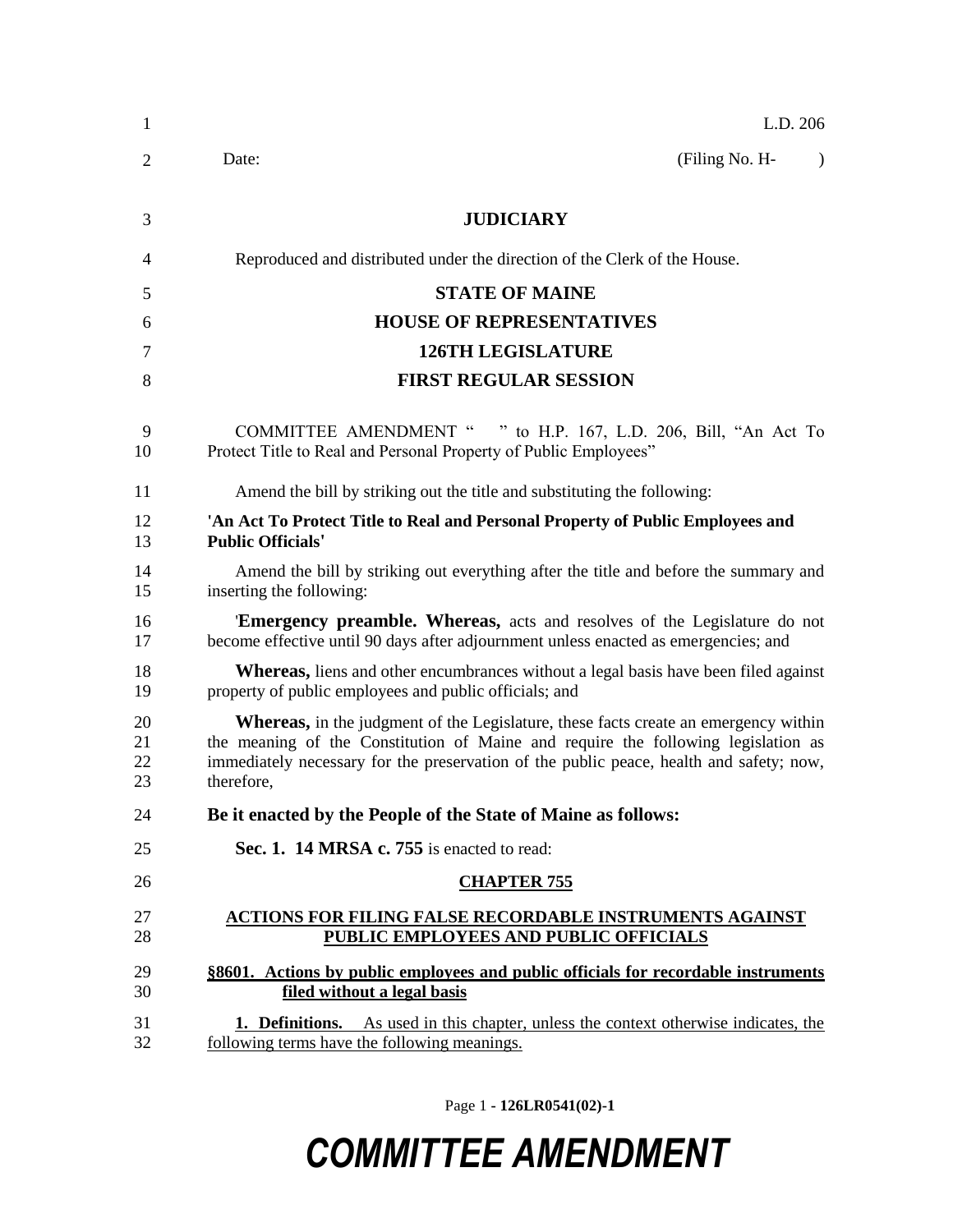| $\mathbf 1$<br>2 | "Public employee" means a person employed by the State, a county, a<br>А.<br>municipality or any entity identified in statute as a public instrumentality. |
|------------------|------------------------------------------------------------------------------------------------------------------------------------------------------------|
| 3                | B. "Public official" means a person elected or appointed to a public office.                                                                               |
| 4                | C. "Recordable instrument" means any lien or encumbrance, the false filing of which                                                                        |
| 5                | is identified as a crime under Title 17-A, section 706-A.                                                                                                  |
| 6                | 2. Expedited process for a court to review the filing of recordable instruments.                                                                           |
| 7                | This subsection governs the procedure by which a public employee or public official may                                                                    |
| 8                | dispute the filing of a recordable instrument at a registry of deeds.                                                                                      |
| 9                | A. A public employee or public official who asserts that a recordable instrument was                                                                       |
| 10               | filed against property of the public employee or public official by a person who                                                                           |
| 11               | knows the recordable instrument is without a legal basis or was filed or presented for                                                                     |
| 12               | filing with the intent that the instrument be used to harass or hinder the public                                                                          |
| 13               | employee or public official in the exercise of the employee's or official's duties may                                                                     |
| 14               | file, at any time, a motion for a judicial declaration that the recordable instrument is                                                                   |
| 15               | without a legal basis. The motion may be filed in the Superior Court in the county                                                                         |
| 16               | where the public employee or public official resides. The motion must be supported                                                                         |
| 17               | by a signed and notarized affidavit of the moving party setting forth a concise                                                                            |
| 18               | statement of the facts upon which the claim for relief is based.                                                                                           |
| 19               | B. The clerk of the court may not collect a filing fee for filing a motion under this                                                                      |
| 20               | subsection.                                                                                                                                                |
| 21               | The court's finding may be made solely on a review of the documentation                                                                                    |
| 22               | attached to the motion and the responses, if any, and without hearing any oral                                                                             |
| 23               | testimony if none is offered. The court's review may be made only upon not less than                                                                       |
| 24               | 20 days' notice to each secured party or creditor named in the recordable instrument.                                                                      |
| 25               | <u>Each secured party or creditor named in the recordable instrument may respond to the</u>                                                                |
| 26               | motion based on pleadings, depositions, admissions and affidavits. The court's                                                                             |
| 27               | review of the pleadings, depositions, admissions and affidavits may be advanced on                                                                         |
| 28               | the docket and receive priority over other cases when the court determines that the                                                                        |
| 29               | interests of justice so require.                                                                                                                           |
| 30               | D. The court shall enter judgment in favor of the moving party only if the pleadings,                                                                      |
| 31               | depositions, admissions and affidavits on file show that there is no genuine issue as to                                                                   |
| 32               | any material fact and that the moving party is entitled to a judgment as a matter of                                                                       |
| 33               | <u>law.</u>                                                                                                                                                |
| 34               | E. After review, the court shall enter an appropriate finding of fact and conclusion of                                                                    |
| 35               | law, an attested copy of which must be filed and indexed under the moving party's                                                                          |
| 36               | name in the registry of deeds where the original recordable instrument was filed. The                                                                      |
| 37               | copy must be sent within 7 days following the date that the finding of fact and                                                                            |
| 38               | conclusion of law are issued by the court. A secured party or creditor may appeal the                                                                      |
| 39               | finding of fact and conclusion of law as provided in the Maine Rules of Appellate                                                                          |
| 40               | Procedure. In addition to the notice requirements of the Maine Rules of Appellate                                                                          |
| 41               | Procedure, the secured party or creditor shall give notice of the appeal to the registry                                                                   |
| 42               | of deeds where the original recordable instrument was filed.                                                                                               |

Page 2 **- 126LR0541(02)-1**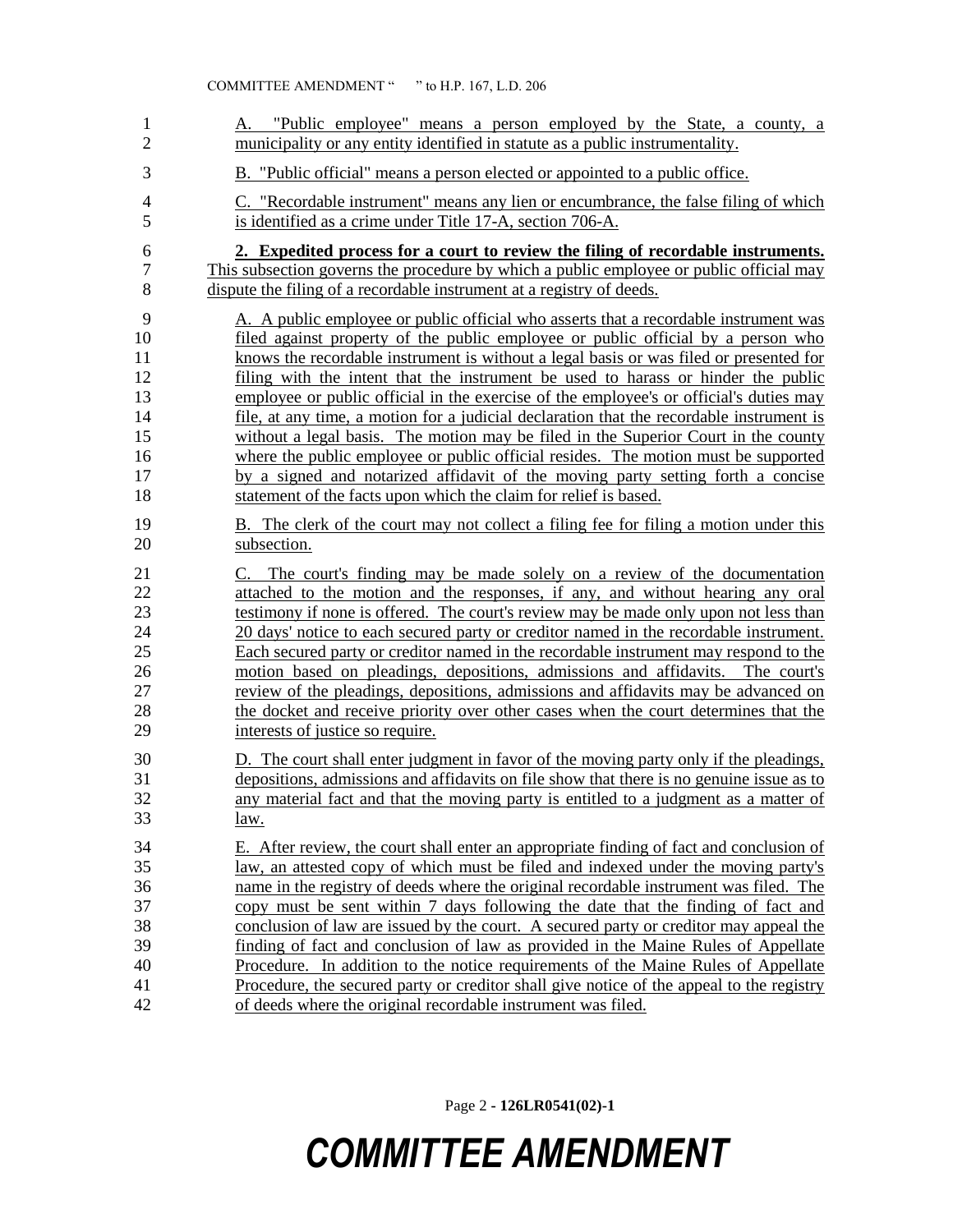| 1              | This subsection is cumulative of other law under which a person may obtain judicial                                                                                                                                                                                |
|----------------|--------------------------------------------------------------------------------------------------------------------------------------------------------------------------------------------------------------------------------------------------------------------|
| 2              | relief with respect to any filed or recorded document.                                                                                                                                                                                                             |
| 3              | <b>3. Civil penalty and injunction.</b> A person who violates this subsection is subject to                                                                                                                                                                        |
| 4              | civil penalties and other relief as provided in this subsection.                                                                                                                                                                                                   |
| 5              | A. A person may not knowingly file, attempt to file or cause to be filed in a registry                                                                                                                                                                             |
| 6              | of deeds a recordable instrument against the real or personal property of a public                                                                                                                                                                                 |
| 7              | employee or a public official that the person knows:                                                                                                                                                                                                               |
| 8              | $(1)$ Is without a legal basis; or                                                                                                                                                                                                                                 |
| 9              | (2) Was filed or presented for filing with the intent that the instrument be used to                                                                                                                                                                               |
| 10             | harass or hinder the public employee or public official in the exercise of the                                                                                                                                                                                     |
| 11             | employee's or official's duties.                                                                                                                                                                                                                                   |
| 12             | B. A person who violates this subsection is liable to each public employee or public                                                                                                                                                                               |
| 13             | official under paragraph A for:                                                                                                                                                                                                                                    |
| 14             | $(1)$ The greater of:                                                                                                                                                                                                                                              |
| 15             | (a) Ten thousand dollars; and                                                                                                                                                                                                                                      |
| 16             | (b) Damages equal to the amount of the recordable instrument that was filed                                                                                                                                                                                        |
| 17             | or attempted to be filed;                                                                                                                                                                                                                                          |
| 18             | (2) Court costs;                                                                                                                                                                                                                                                   |
| 19             | (3) Reasonable attorney's fees;                                                                                                                                                                                                                                    |
| 20<br>21       | Related expenses of bringing the action, including investigative expenses;<br>(4)<br>and                                                                                                                                                                           |
| 22             | (5) Punitive damages in an amount determined by the court.                                                                                                                                                                                                         |
| 23             | C. The following persons may bring an action to enjoin a violation of this subsection                                                                                                                                                                              |
| 24             | or to recover damages under this subsection:                                                                                                                                                                                                                       |
| 25             | (1) The public employee or public official; and                                                                                                                                                                                                                    |
| 26             | (2) The Attorney General.                                                                                                                                                                                                                                          |
| 27             | D. An action under this subsection may be brought in any court in Kennebec County                                                                                                                                                                                  |
| 28             | or in a county where any of the persons named in the cause of action under this                                                                                                                                                                                    |
| 29             | subsection reside.                                                                                                                                                                                                                                                 |
| 30<br>31<br>32 | The fee for filing an action under this subsection is \$25. The plaintiff must pay<br>Е.<br>the fee to the clerk of the court in which the action is filed. The plaintiff may not be<br>assessed any other fee, cost, charge or expense by the clerk of the court. |
| 33             | F. A plaintiff who is unable to pay the filing fee and any fee for service of notice                                                                                                                                                                               |
| 34             | may follow the court procedures to waive such fees.                                                                                                                                                                                                                |
| 35             | G. If the fee imposed under paragraph E is less than the filing fee the court imposes                                                                                                                                                                              |
| 36             | for filing other similar actions and the plaintiff prevails in the action, the court may                                                                                                                                                                           |

Page 3 **- 126LR0541(02)-1**